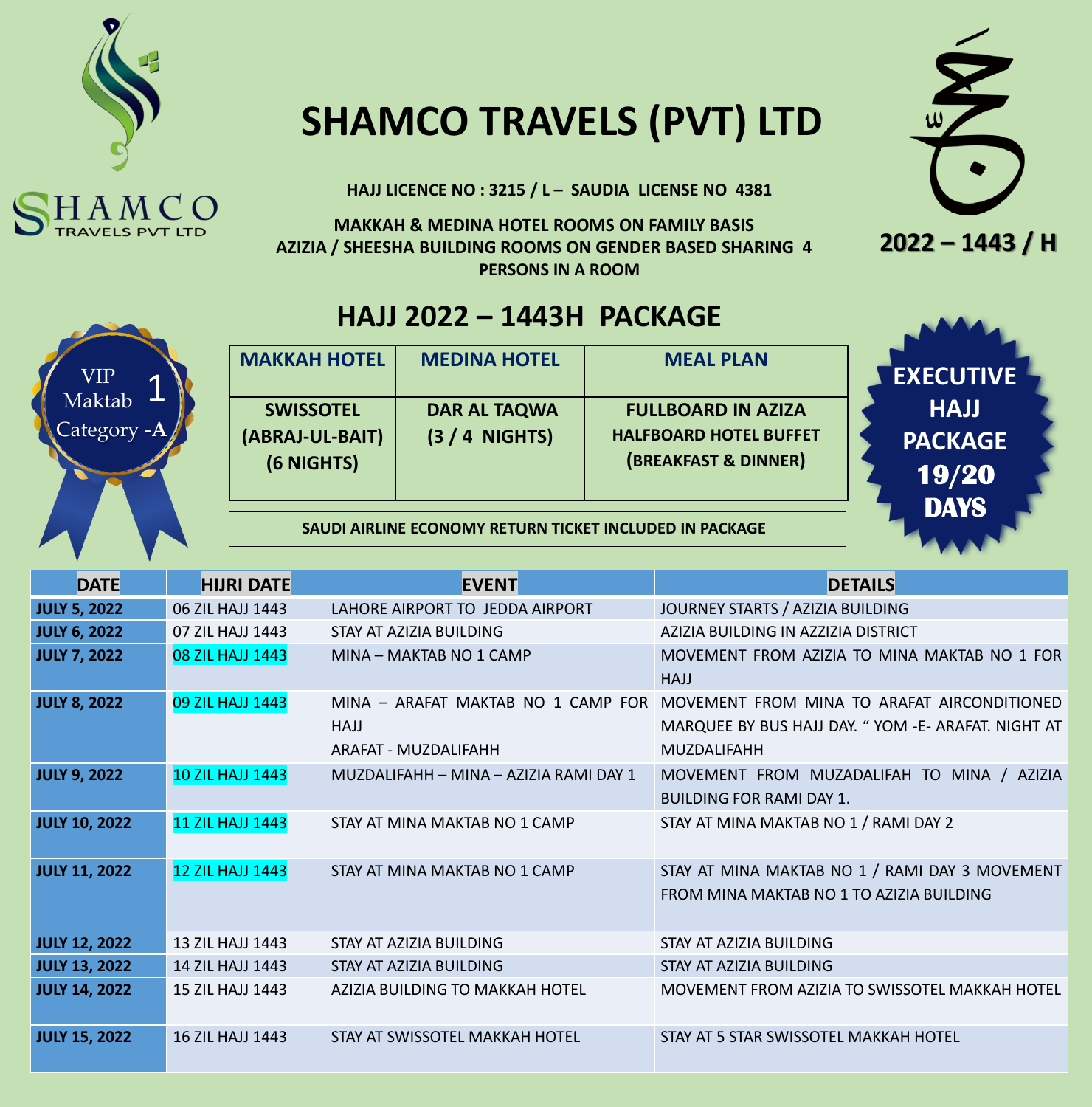| <b>DATE</b>          | <b>HIJRI DATE</b>       |                    | <b>EVENT</b>                          | <b>DETAILS</b>                                                                                     |  |
|----------------------|-------------------------|--------------------|---------------------------------------|----------------------------------------------------------------------------------------------------|--|
| <b>JULY 16, 2022</b> | <b>17 ZIL HAJJ 1443</b> |                    | <b>STAY AT SWISSOTEL MAKKAH HOTEL</b> | <b>STAY AT 5 STAR SWISSOTEL MAKKAH HOTEL</b>                                                       |  |
| JULY 17,2022         | <b>18 ZIL HAJJ 1443</b> |                    | STAY AT SWISSOTEL MAKKAH HOTEL        | STAY AT 5 STAR SWISSOTEL MAKKAH HOTEL                                                              |  |
| <b>JULY 18, 2022</b> | <b>19 ZIL HAJJ 1443</b> |                    | STAY AT SWISSOTEL MAKKAH HOTEL        | STAY AT 5 STAR SWISSOTEL MAKKAH HOTEL                                                              |  |
| <b>JULY 19, 2022</b> | 20 ZIL HAJJ 1443        |                    | STAY AT SWISSOTEL MAKKAH HOTEL        | STAY AT 5 STAR SWISSOTEL MAKKAH HOTEL                                                              |  |
| <b>JULY 20, 2022</b> | 21 ZIL HAJJ 1443        |                    | SWISSOTEL MAKKAH HOTEL - MEDINA       | MOVEMENT FROM SWISSOTEL MAKKAH - MEDINA<br>MUNAWARA 5 STAR HOTEL DAR AL TAQWA                      |  |
| <b>JULY21, 2022</b>  | <b>22 ZIL HAJJ 1443</b> |                    |                                       | STAY AT DAR AL TAQWA MEDINA MUNAWARA   STAY AT 5 STAR DAR AL TAQWA HOTEL MEDINA<br><b>MUNAWARA</b> |  |
| <b>JULY 22, 2022</b> | 23 ZIL HAJJ 1443        |                    | STAY AT DAR AL TAQWA MEDINA MUNAWARA  | STAY AT 5 STAR DAR AL TAQWA HOTEL MEDINA<br><b>MUNAWARA</b>                                        |  |
| <b>JULY 23, 2022</b> | 24 ZIL HAJJ 1443        |                    | STAY AT DAR AL TAQWA MEDINA MUNAWARA  | STAY AT 5 STAR DAR AL TAQWA HOTEL MEDINA<br><b>MUNAWARA</b>                                        |  |
| <b>JULY 24, 2022</b> | 25 ZIL HAJJ 1443        | <b>TO PAKISTAN</b> |                                       | DAR AL TAQWA HOTEL TO AIRPORT RETURN MOVEMENT FROM HOTEL TO AIRPORT FOR RETURN<br><b>FLIGHT.</b>   |  |



**SAR 41,000 TRIPLE SHARING PER PERSON**

**SAR 42,500 DOUBLE SHARING PER PERSON**

**X** CURRENT MARKET CONVERSION RATE WOULD BE APPLIED ON THE DAY OF PAYMENT.

- **QURBANI IS NOT INCLUDED IN THE PACKAGE.**
- **ANY ADDITIONAL TAXES SHALL BE PAID BY CUSTOMER. FEE ON SECOND HAJJ IF APPLICABLE SHALL BE BORN BY CUSTOMER**

**THE STAY**



**CONTACT : WAQAS AHMED (CEO) 0321-8474392 MUBASHIR SIDDIQI 03008470672** 

**DURING HAJJ**

**OFFICE NO: 105, FIRST FLOOR , CENTURY TOWER, KALMA CHOWK, GULBERG-III, LAHORE**

**www.shamcotravels.com**